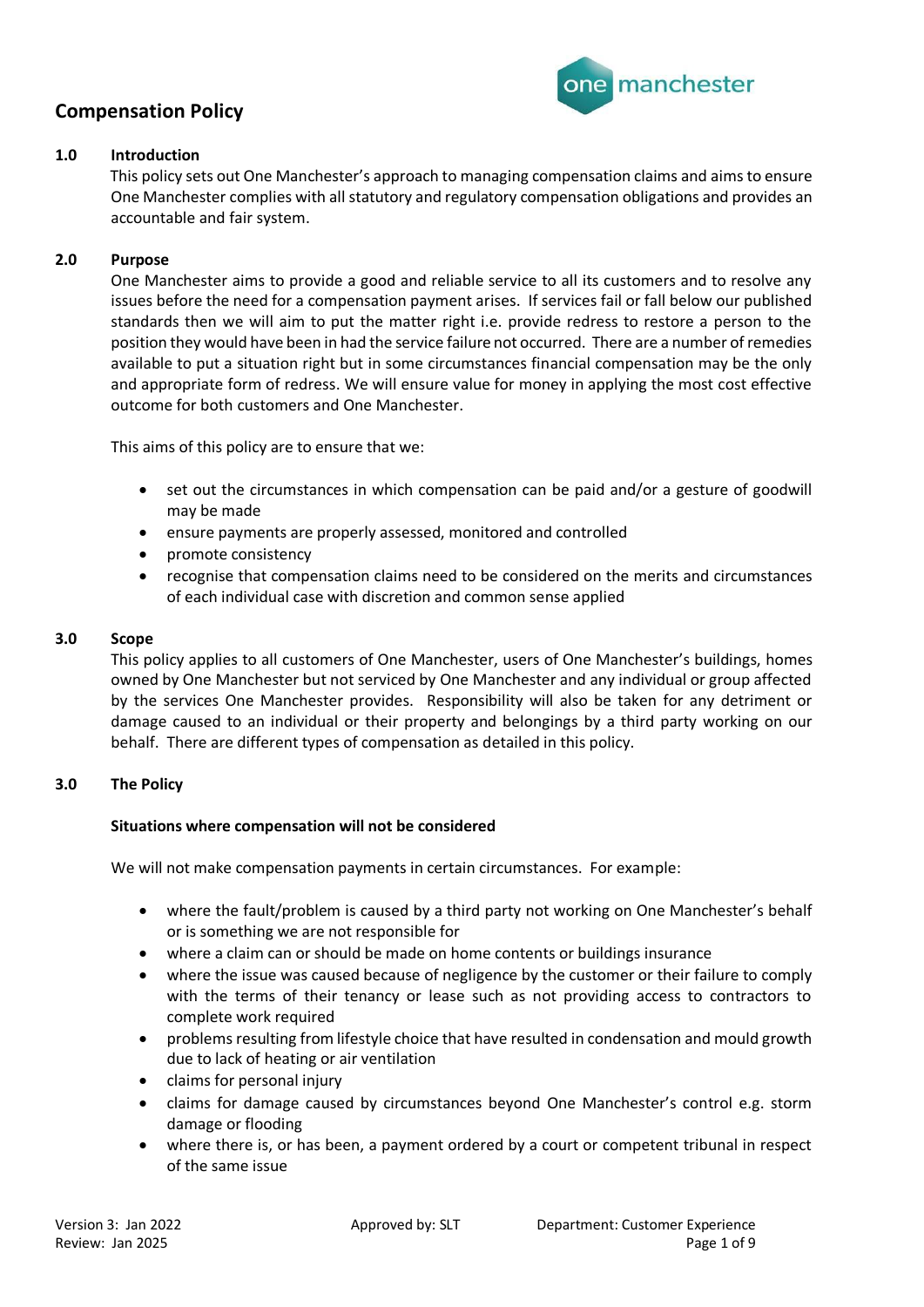

• where work is required at a property and full communication of an action plan has been provided in advance and One Manchester has kept to that plan

Certain repair work may damage a customer's decorations. We will always attempt to make good, and if we are unable to exactly match existing decorations we would not offer additional compensation.

We do not compensate for loss of earnings.

We will not reimburse the costs of water lost in draining down to make a repair or electricity for power tools.

Where a customer is taking legal action against One Manchester, for example via a personal injury or disrepair claim, which involves a compensation claim the case will be managed by our solicitors and not considered under this policy.

### **How to make a compensation claim**

Customers can make a claim in several ways:

- by telephone or in person
- in writing by letter or email
- by completing the 'contact us now' online form on our website

A compensation claim form will be sent to the customer to complete and return - providing details of the claim and any losses incurred. It is the customer's responsibility to provide the necessary evidence to support their claim.

However, where the facts are not in dispute and any damage has been caused directly as a result of the actions or omissions of One Manchester or a contractor working on our behalf, consideration will be given to reimbursement without the need for the customer to make a claim at further inconvenience or cost to themselves.

Claims should be made no later than six months after the damage or loss has been incurred. All claims will be acknowledged within five working days and assessed within 20 working days of receipt unless further actions are required to take place before compensation can be considered. Only in exceptional circumstances will we consider a claim after the six month period and that will be assessed on a case by case basis and entirely at our discretion.

### **How compensation claims are assessed**

In assessing a claim for compensation the following factors will be considered:

- the severity of the time, trouble and inconvenience suffered as a result of the service failure and whether this was reasonably foreseeable by us
- whether we have already provided non-financial compensation e.g. repairs carried out
- an assessment of whether the loss or inconvenience could be reconciled in any other manner by the customer
- any known costs that have been reasonably incurred
- recognition of any failure to follow policies and procedures
- the time taken to resolve the matter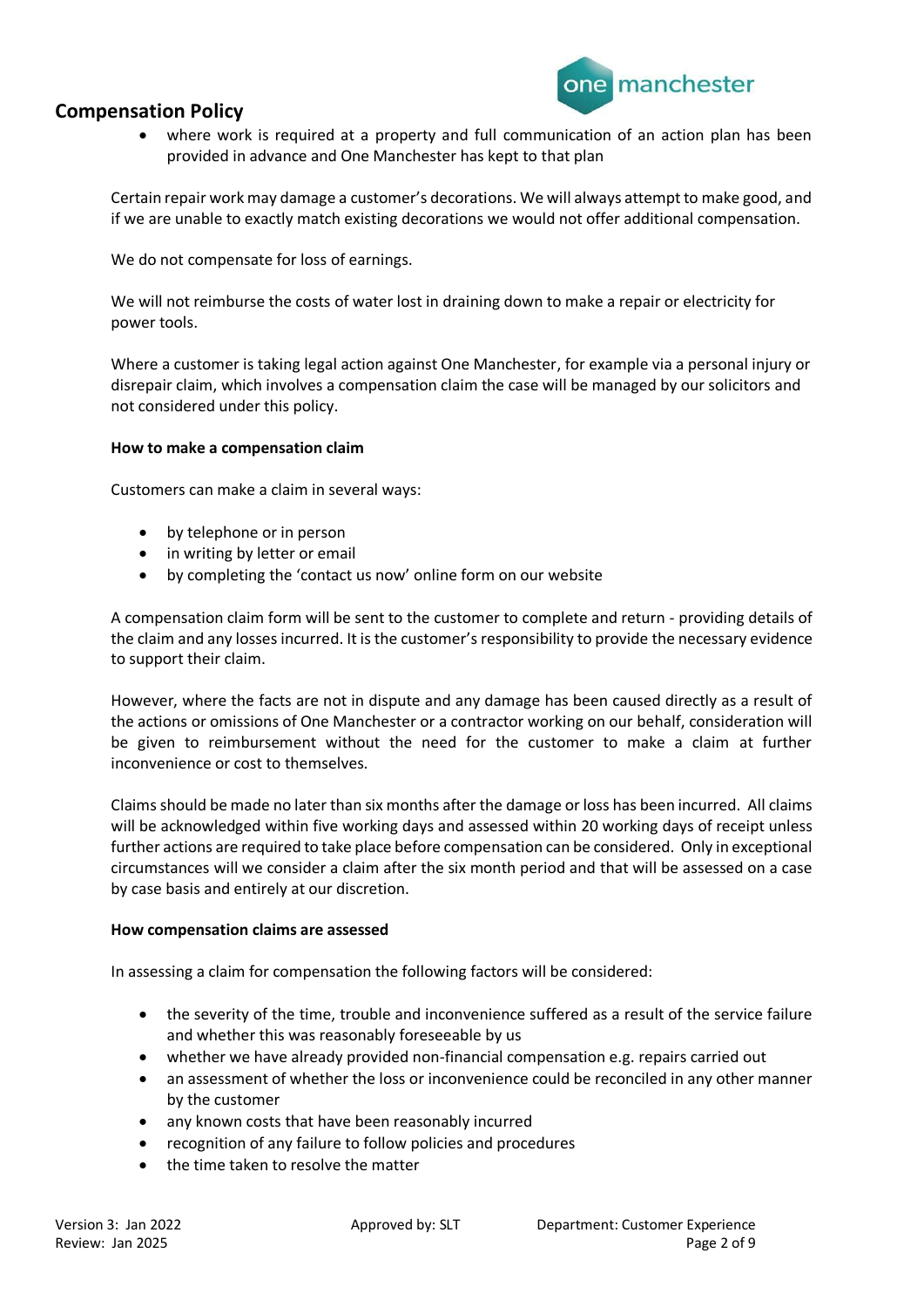

Other actions may be taken to remedy a complaint either separately from or in conjunction with an offer of compensation. These can include practical actions e.g. offering to undertake repairs or redecoration which would otherwise be a customer's responsibility and gestures of goodwill.

### **How compensation claims are calculated**

• **Repair related compensation (not applicable to leaseholders or shared owners)** – compensation payments will only be applicable if we have failed to complete any repairs within our published guidelines or loss of any amenity is as a result of the proven negligence of One Manchester or our contractors. The compensation payment table below outlines the levels of compensation that may be paid:

| <b>Reason for compensation</b>                   | <b>Amount/action by One Manchester</b>               |
|--------------------------------------------------|------------------------------------------------------|
| No heating (total loss)                          | £3 a day after initial 24 hours between 1 October    |
|                                                  | and 30 April.                                        |
| No heating (partial loss)                        |                                                      |
| No hot water (total loss)                        | £1 per day per person (per tenancy records)          |
|                                                  | after initial 24 hours. This is capped at a total of |
|                                                  | £5 per day.                                          |
| No hot water (partial loss)                      |                                                      |
| No power (total loss)                            | £10 per day after initial 24 hours                   |
| No power (partial loss)                          |                                                      |
| Total loss of mains water if One Manchester's    | £5 per day                                           |
| responsibility                                   |                                                      |
| Cost of additional food while cooking facilities | £10 per day per adult and £5 per day per child       |
| are unavailable                                  | after initial 24 hours                               |
| Cost of additional electricity used while using  | Refund of out of pocket expenses on production       |
| a dehumidifier                                   | of receipts/electricity bill                         |
| Missed appointments by a contractor              | Dependant on the contract between<br>the             |
|                                                  | contractor and One Manchester                        |
| Damage to or loss of a customer's personal       | Where applicable a claim will be passed to any       |
| property, belongings or internal decoration      | contractor's insurance if the damage is caused       |
|                                                  | by them or to our insurers if caused by One          |
|                                                  | Manchester and liability has been confirmed          |
| Discretional decorating allowance                | Up to £25 per room                                   |

• **Loss of room use**: when the failure to carry out repairs results in the loss or severe limitation of use of rooms or services for unreasonable periods, compensation may be paid as detailed in the table below. Compensation for the loss of a room or facility only applies when a tenant has not been temporarily or permanently decanted by us. The following calculations will be used when there has been a loss of rooms or facilities due to maintenance or repair:

| Rooms/services lost                               | Compensation due |
|---------------------------------------------------|------------------|
| Living room (after 10 working days)               | 20% weekly rent  |
| Bedroom (only if used & after 10 working days)    | 20% weekly rent  |
| Kitchen (after 72 hours)                          | 20% weekly rent  |
| Bathroom (after 72 hours)                         | 20% weekly rent  |
| No sanitary provision at all (after 24 hours)     | 100% weekly rent |
| Total loss of cold water supply (after 72 hours)  | 100% weekly rent |
| Total loss of electricity supply (after 72 hours) | 100% weekly rent |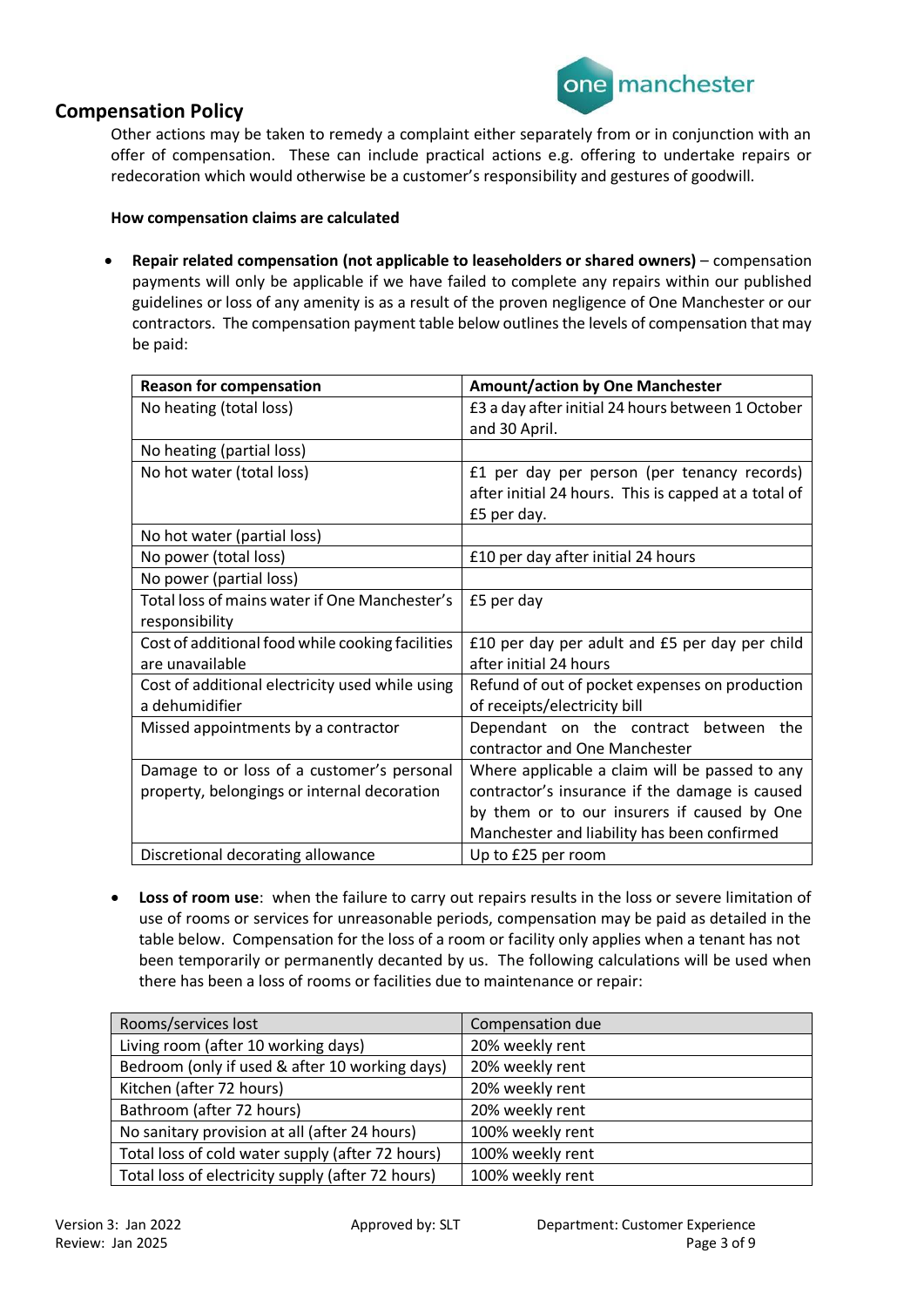

- **Compensation for improvements:** tenants may be entitled to claim compensation for certain improvements they have made to their home at the end of their tenancy. Claims must be submitted at least 28 days before the tenancy ends. To claim compensation tenants must have fully complied with the following conditions:
	- $\triangleright$  Obtained three quotes for the improvement and One Manchester agreed with the price and choice of contractor/s (if applicable)
	- $\triangleright$  Our written permission was requested and obtained
	- ➢ All building regulations and planning permission consents were obtained (if applicable) and fully complied with
	- $\triangleright$  The improvement was post inspected by us and was to an acceptable standard

The amount of compensation will depend on the cost of the improvement and the quality, condition and age of the improvement. Tenants can claim compensation for the cost of materials and employed labour but not for removable appliances, decoration or their own labour. The amount payable will be to a maximum of £3,000 for any one improvement but claims cannot be submitted for improvements that are £100 or less in value. The amount of compensation payable is calculated taking into account depreciation of the improvement using the formula *C x (1 – Y/N)* where:

C = cost of improvement work minus any grant or other funding

N = notional life of the improvement

Y = number of years starting on the date on which they improvement was completed and ending on the tenancy end date (part of a year shall be counted as a year)

| Improvements that can be claimed for and their notional lives are: |  |
|--------------------------------------------------------------------|--|
|                                                                    |  |

| Type of improvement                         | Improvement must be no older than: |
|---------------------------------------------|------------------------------------|
| Install bath or shower                      | 12 years                           |
| Install wash basin                          | 12 years                           |
| Install wc                                  | 12 years                           |
| Fit kitchen sink                            | 10 years                           |
| Fit kitchen units                           | 10 years                           |
| Fit work surfaces for food preparation      | 10 years                           |
| Install space or water heating              | 12 years                           |
| Fit thermostatic radiator valves            | 7 years                            |
| Insulation of pipes, water tank or cylinder | 10 years                           |
| Loft or cavity wall insulation              | 20 years                           |
| Draft proofing of external doors and        | 8 years                            |
| windows                                     |                                    |
| Double glazing or other external window     | 20 years                           |
| replacement or secondary glazing            |                                    |
| Rewiring or the provision of power and      | 15 years                           |
| lighting or other electrical fittings       |                                    |
| (including smoke detectors)                 |                                    |
| Any object which improves security of the   | 10 years                           |
| property but excluding burglar alarms       |                                    |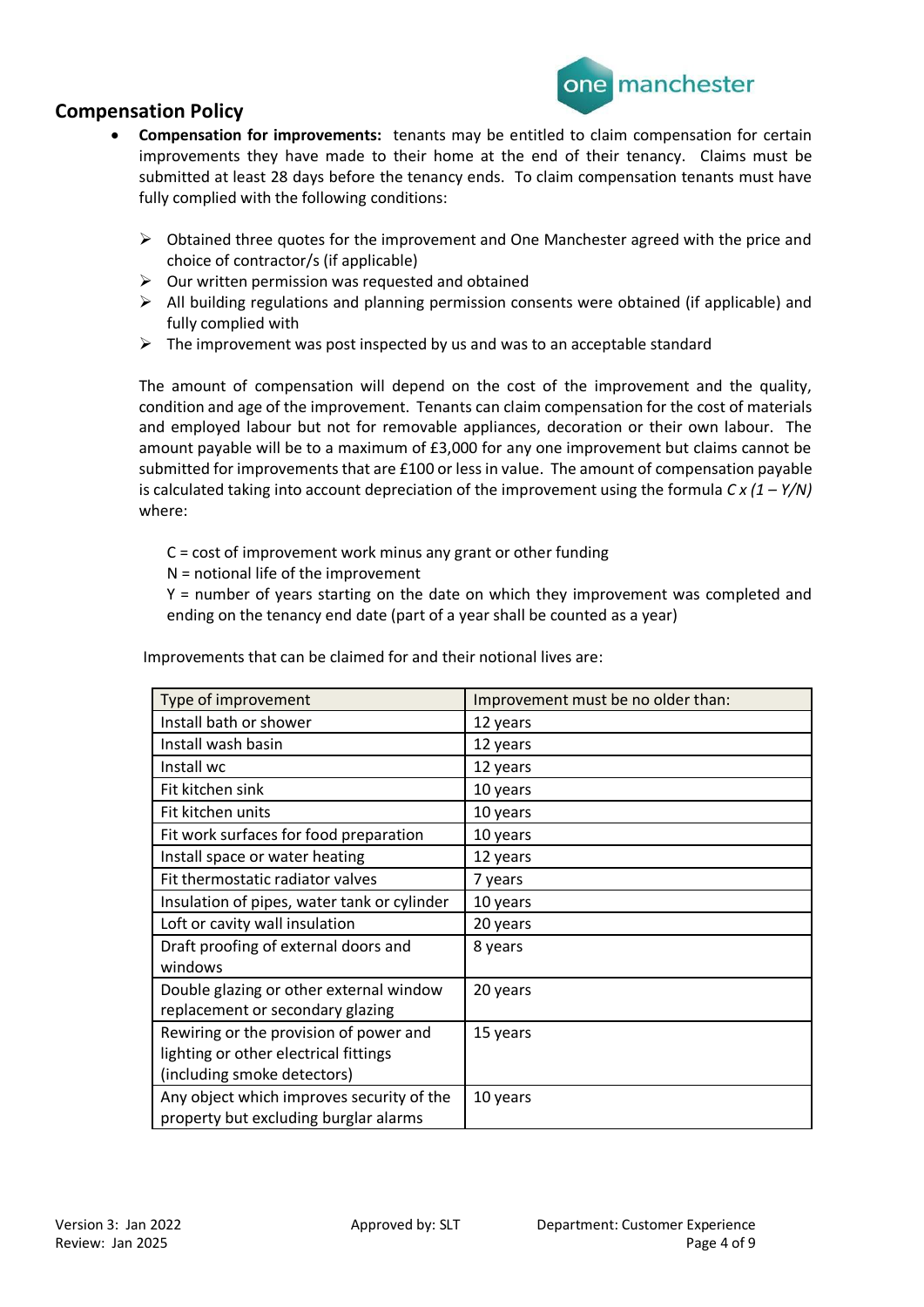

One Manchester may make adjustments after the calculation by making an offer above or below the cost minus depreciation to reflect certain factors including if the deterioration in the quality of the improvement is greater than provided for in its notional life or if the quality is considered to be significantly high. In cases where a tenant installs a measure that does not have a notional life defined above we may be willing to consider compensation and will make an estimate of its notional life based on any product information available at that time.

Compensation will not be paid if the tenancy is ended as a result of possession proceedings (commenced or order granted); if the home is abandoned; if there was an ongoing breach of tenancy at tenancy end; succession or the tenancy ends as a result of right to buy or acquire. Vacant possession must be provided before any compensation is paid.

- **Statutory compensation**: home loss and disturbance payments will be made in line with statutory requirements
- **Discretionary compensation**: a payment for time and trouble, inconvenience and distress. It is important that customers are compensated fairly where we have failed to deliver to the standards expected e.g. poor complaint handling, delays in providing a service, failure to provide a service that has been charged for, failure to meet target response times and failure to follow policy and procedure. If we are clearly responsible for a service failure we can make a discretionary payment as detailed below.
	- discretionary compensation for time and trouble, distress and inconvenience:

# **Minor disruption**

£1-£100 service failure occurred but low impact and low effort to resolve

**Moderate disruption**  £101-£300 low impact of but high effort to resolve or high impact but low effort to resolve

**Severe disruption**  £301-£400 high impact and high effort to resolve, extended time to complete actions and failure to communicate or follow procedure

**-** discretionary compensation for not adhering to the complaints policy or procedure or failing to manage the complaint effectively through regular communication and proactive management or investigation: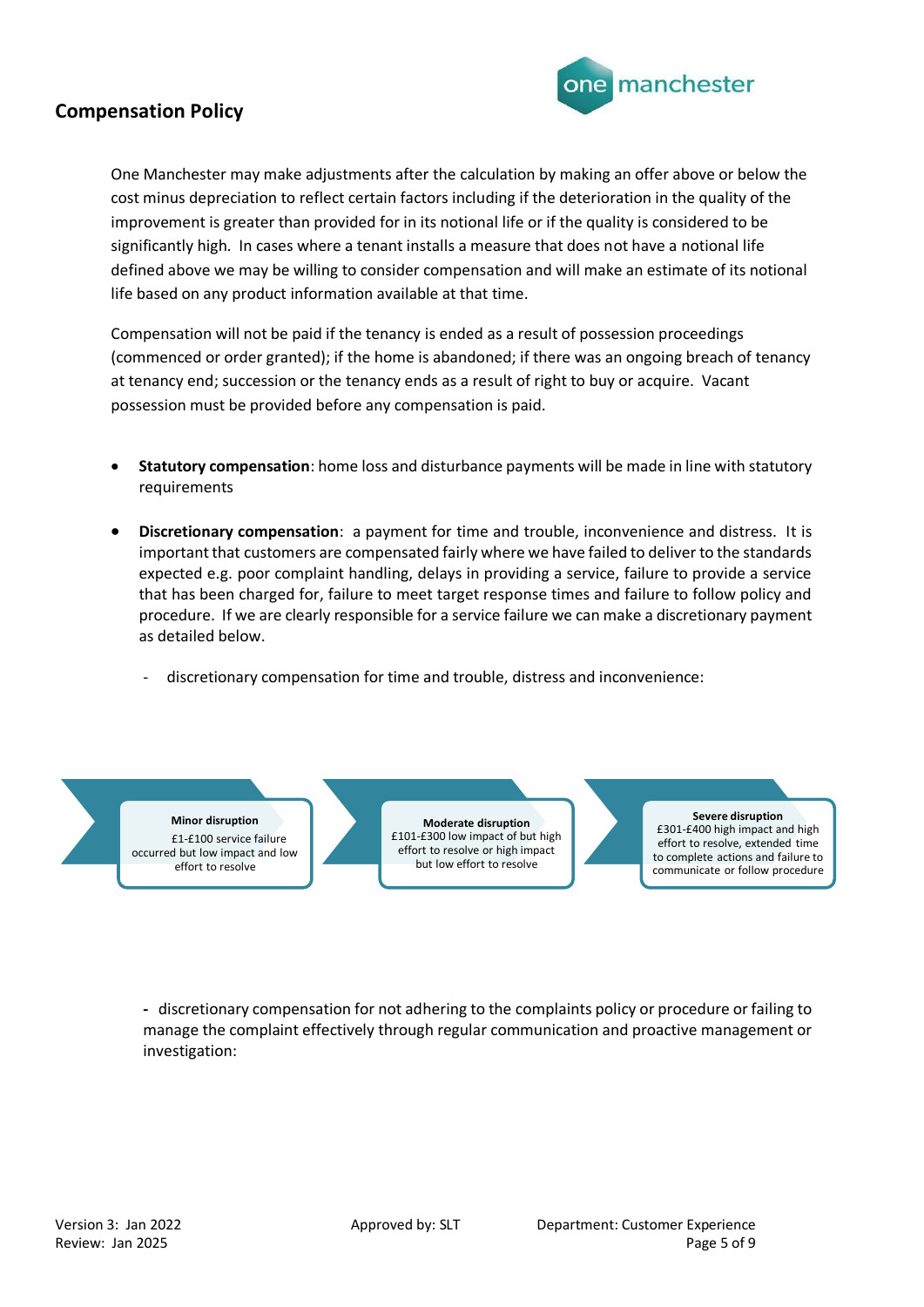

**Minor failure** £1-£25 failure to follow the complaints policy or procedure with low level impact

**Moderate failure**  £26-£75 failure to follow the complaints policy or procedure or correctly investigate a complaint resulting in inconvenience and customer effort to progress

**Severe failure**  £76-£100 evidence of extensive failure to follow the complaints policy or procedure or to investigate a complaint correctly having a significant impact on thecomplainant

- **Quantifiable loss:** a 'making good' payment where customers can demonstrate an actual loss e.g. increased heating bills due to disrepair, paying for cleaning or carrying out repairs where we failed to meet our obligations, or other out of pocket expenses. Any costs must have been reasonably incurred and evidence of loss/receipts must be provided. Any award will take into account wear and tear and compensation will not be paid on a new for old basis. In some cases it might be appropriate to offer higher levels of compensation but such decisions must be approved by a Director.
- **Goodwill gestures**: managers are empowered to make discretionary goodwill gestures such as a bunch of flowers or a small payment in recognition of special hardship where we are not at fault. Payments in these circumstances are not an admission of liability but are designed to restore good relations – even if compensation is not being claimed. The value should be no more than £30.
- **Ombudsman determinations**: One Manchester will fully comply with any Ombudsman determination to pay compensation for maladministration or service failure.
- **Refused claims**: no compensation will be paid in cases where loss or damage is the result of misuse or neglect by customers or their visitors. Claims will also be rejected that relate to fire, flood or other accidents outside of One Manchester's control. One Manchester is not responsible for the insurance of customer's contents or personal belongings including bikes, cars or other vehicles parked on One Manchester land and customers are expected to have all relevant personal insurance cover in place e.g. insurance for their furniture, decoration and their personal possessions against accidental damage, loss, fire and water damage, burglary etc. We will not pay compensation for damage or loss of items/property that would ordinarily be covered by a customer's own policy even if that policy is not in place. One Manchester supports and promotes an affordable household contents insurance scheme.
- **One Manchesterinsurance**: we have comprehensive insurance in place for all our homes and also public liability insurance. Any claim against either of these policies will be forwarded to our insurer by staff who will not accept liability.
- **Complaints**: compensation will be considered as part of any complaints investigation in which it is found that either a) specific financial losses have been incurred or that b) a tenant has had to live in poor conditions for longer than is reasonable due to the failure of One Manchester.

## **Leaseholders and shared owners**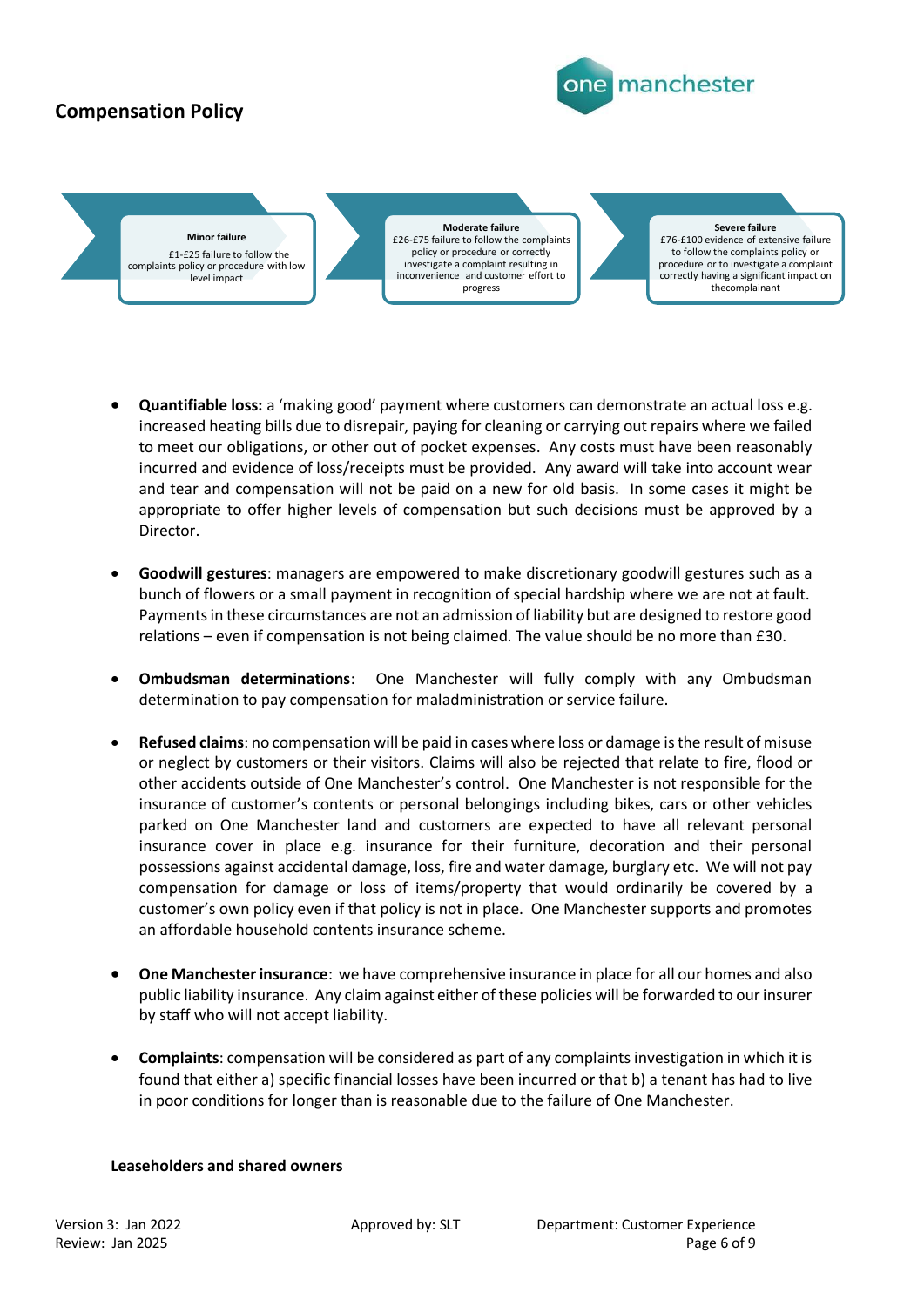



- Compensation for time, trouble and inconvenience and poor complaint handling applies to leaseholders and shared owners
- Service charges paid for a specific service that we provide may be fully or part refunded if that service failed to be provided or was not provided in full
- We may refund an insurance excess as a gesture of goodwill if One Manchester is proven to be negligent in our handling of a repair or defect
- If a leaseholder lets out their home we will not compensate for loss of rental income or rent increases and any compensation paid will be discussed with and credited to the leaseholder directly and not the tenant of the leaseholder
- We will only pay for missed appointments on communal repairs if we have specifically requested the leaseholder be present and our records support this
- If a leaseholder has purchased a home from us and we fail to rectify the home defects that have been identified and confirmed by us as a defect within a reasonable time we will consider the following compensation. We will only compensate where we have caused the delays.

| <b>Compensation Payments Schedule</b> |                              |                               |  |
|---------------------------------------|------------------------------|-------------------------------|--|
| <b>Category of defect</b>             | <b>Amount/action by One</b>  | <b>Period after which</b>     |  |
|                                       | <b>Manchester</b>            | compensation is payable       |  |
| Emergency defect e.g. a burst         | £1 per day with a maximum of | If not made safe within 24    |  |
|                                       | £300 per defect              | hours and made good within    |  |
|                                       |                              | 30 working days               |  |
| Urgent defect e.g. a slow leak        | £1 per day with a maximum of | If not made safe within five  |  |
|                                       | £300 per defect              | working days and made good    |  |
|                                       |                              | within 30 working days        |  |
| Routine defect e.g. an internal       | £1 per day with a maximum of | If not completed within 60    |  |
| decoration issue                      | £300 per defect              | working days (unless          |  |
|                                       |                              | determined to be addressed    |  |
|                                       |                              | as an end of Defect Liability |  |
|                                       |                              | Period repair)                |  |
|                                       |                              |                               |  |

• **Appeal**: offers of compensation will usually only be made once all remedial actions or repairs have been completed. This enables us to understand completely any adverse impact on the customer and ensure this is reflected in our calculations. In accepting a compensation offer customers are acknowledging that their complaint is resolved. If a customer is dissatisfied with the level of compensation offered or whose compensation claims are refused have the right to appeal within 10 working days of the offer. In such circumstances the customer will be asked to specify what they consider is an acceptable amount of compensation and their reasons for requesting it within a further 10 working days. Following this the offer will be reviewed by the officer who made the offer within 10 working days although it does not necessarily mean that any changes will be made to the initial offer. If agreement on a compensatory amount is not reached the case will escalate and be considered under stage 2 of our complaints policy. A Director or Chief Officer will consider the compensation claim and provide a final response within 20 working days of the escalation date confirming the final amount of compensation being offered. Any offer made will remain valid for 3 months from the date of this response after which it will be withdrawn.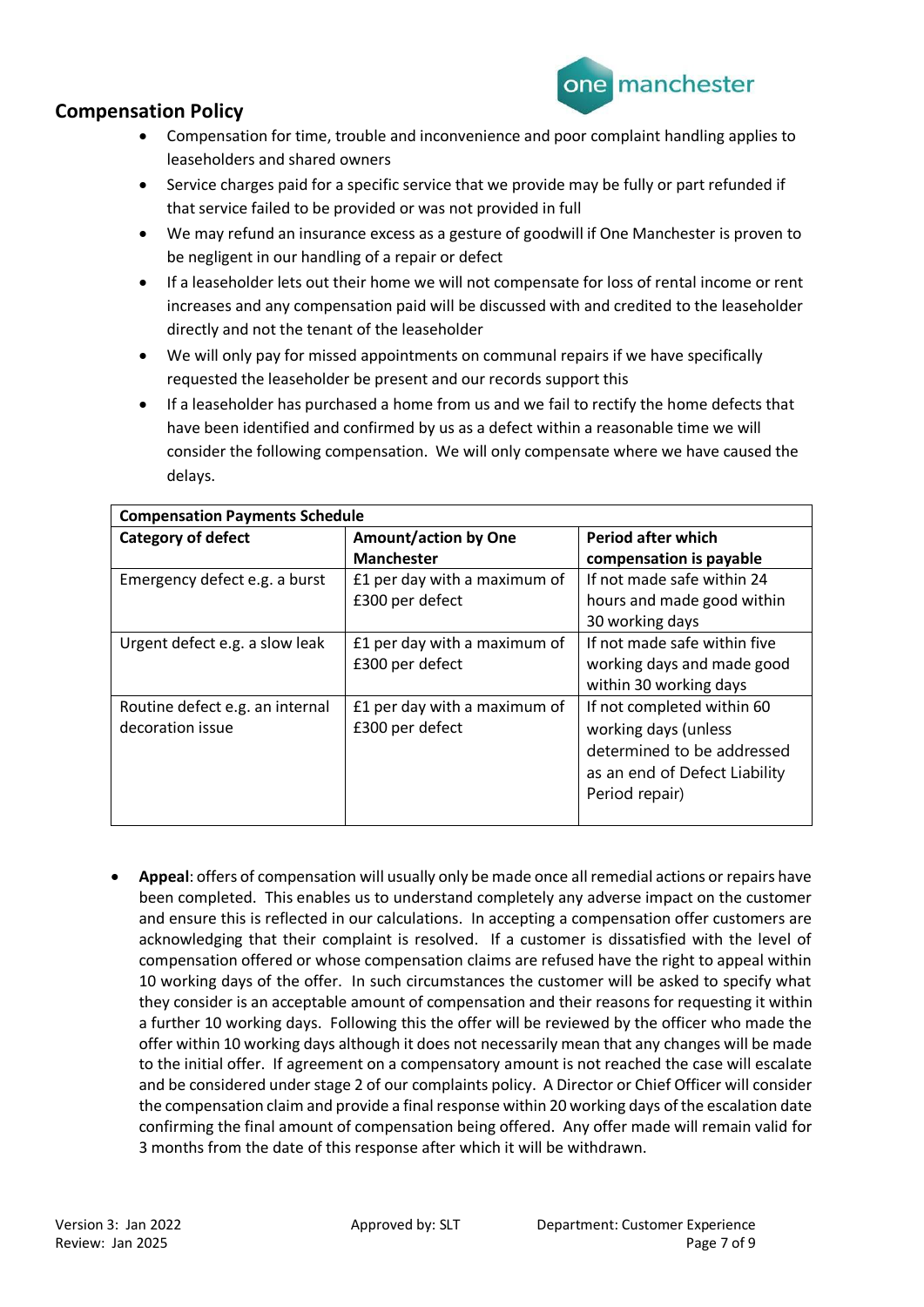

If an appeal is not received or the offer not accepted within 10 working days the case will be closed but the offer of compensation, as it stands, will remain valid for 3 months from the date of the written offer being made after which it will be withdrawn.

• **Payment**: all payments will be accompanied by a letter noted 'without prejudice' informing the customer that it is in full and final settlement of their claim, and that acceptance of the compensation offer demonstrates their acceptance that the claim has been settled. It is normal practice for One Manchester to clear any debts owed by the customer, including rent arrears and service charge debt, from any proposed payment. Following the offset any balance will be paid direct to the customer by bank transfer or cheque. In all cases cash payments are not made. All payments will be made/credited within 30 working days of the compensation offer being accepted.

## **5.0 Method and approach**

This policy should be read in conjunction with the compensation form and associated guidance notes. As standard, any offer of compensation should be accompanied by an apology; an explanation as to how the failure in service occurred; a demonstration of learning and a commitment to make service improvements.

### **6.0 Equality**

One Manchester will ensure that this policy is applied fairly to all customers. We will not directly or indirectly discriminate against any person or group of people because of their race, religion, gender, marital status, sexual orientation, disability or other grounds set out in our Equality, Diversity and Inclusion Policy. Decisions to offer/refuse discretionary compensation will be based on facts alone and will be approved by a manager or Head of Service not directly involved in the claim or complaint.

An Equality Impact Assessment has been carried out on this policy.

### **7.0 Responsibility**

The Executive Leadership Team is responsible for ensuring that One Manchester's approach to compensation is appropriate and that any trends are acted upon.

One Manchester Directors and managers will be responsible for the implementation of this policy.

### **8.0 Monitoring and Governance**

Compensation payments will be authorised as follows i.e. with a focus on promoting colleague empowerment, discretion and autonomy to enable them to make decisions conducive to the early resolution of disputes:

| <b>Payment Amount</b> | <b>Authorised member of staff</b>   |
|-----------------------|-------------------------------------|
| Up to $£20$           | Officer                             |
| Up to $£100$          | Team Leader/Complaints Team         |
| £101-£300             | Service Manager                     |
| £301-£1500            | Director                            |
| Over £1500            | <b>Chief Transformation Officer</b> |

Performance relating to this policy will be monitored by the Complaints Team and will detail compensation payments for each service area and the associated service improvements to prevent repeat failures. This will be reported annually to Audit and Risk Committee.